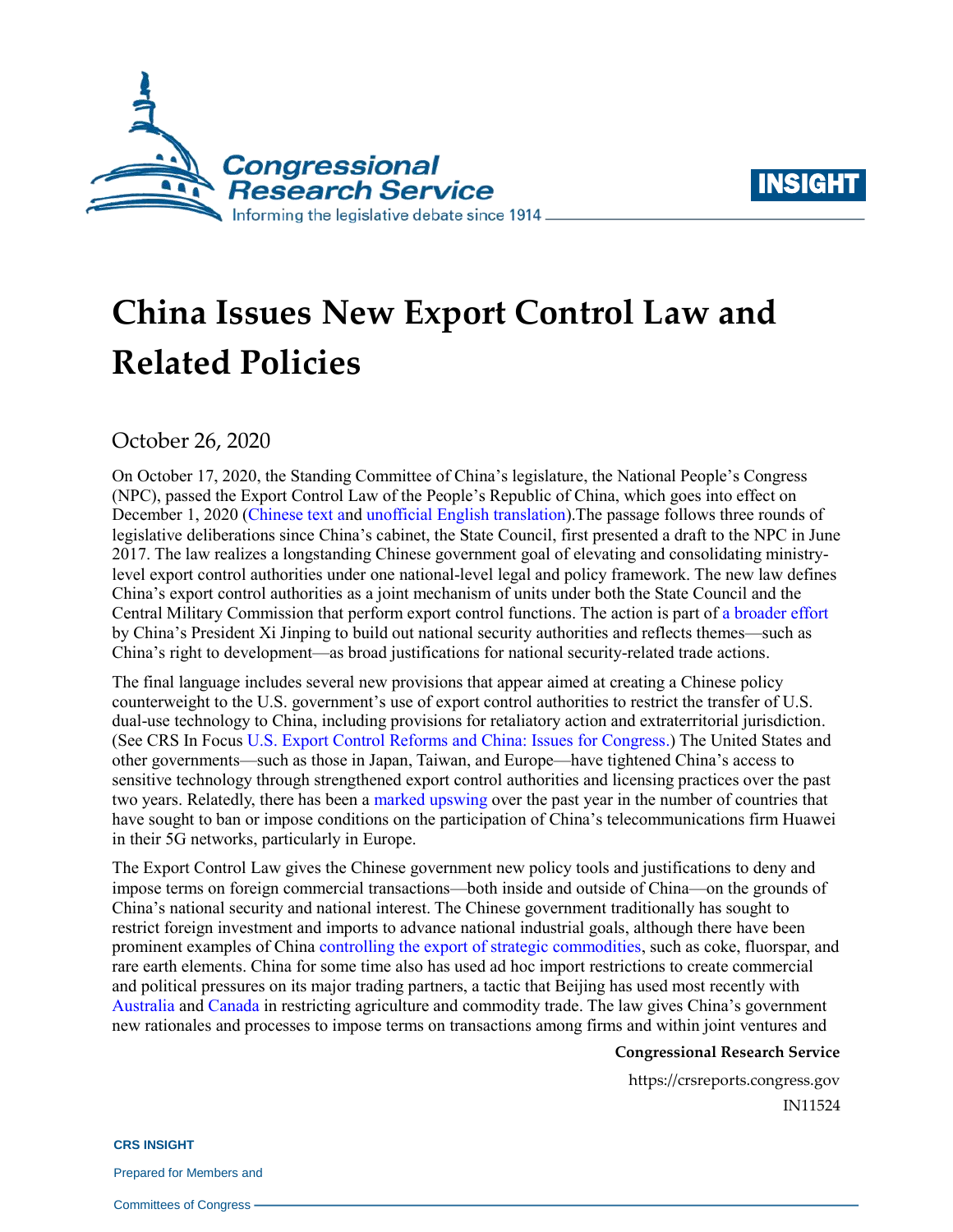other partnerships within China, as well as on exports and offshore transactions. Key licensing factors include not only the particular technology, end use, and end user, but also an entity's "social credit" rating, highlighting how the government may seek to leverage and enhance the emerging role o[f China's](https://crsreports.congress.gov/product/pdf/IF/IF11342)  [social credit system](https://crsreports.congress.gov/product/pdf/IF/IF11342) as a policy tool to influence corporate activity.

The law authorizes the government to exercise export controls in retaliation against other countries' actions, to impose temporary (up to two years) export controls on items not on a control list, and to broadly justify actions with several open-ended clauses. The law also includes provisions for China's participation in international discussions and regimes and global rulemaking on export controls according to the principles of equality and reciprocity, a sign that China could become more active in trying to set rules and norms that advantage China.

## *Amended Catalogue of Controlled Technologies*

In a related action, China's Ministry of Commerce and Ministry of Science and Technology on August 28, 2020 amended [China's Catalogue of Technologies Prohibited or Restricted from Export](http://www.gov.cn/zhengce/zhengceku/2020-08/29/5538299/files/135c5cdd6baa46a986ac5e51a1a49ac3.pdf) (in Chinese) to impose new controls in technological areas including:

- biotechnology, pharmaceuticals, and medical equipment;
- 3D printing;
- construction , petroleum, and power equipment;
- machine tools;
- high speed wind tunnel design;
- aerospace bearings;
- unmanned aerial vehicles (UAVs);
- space–related remote sensing image acquisition, measurement instruments, and data transmission;
- vacuum technology;
- mapping;
- information processing technologies (e.g., personal interactive data algorithms, speech synthesis, artificial intelligence-based interactive interface, voice evaluation, and intelligent scoring); and
- cryptographic and cyber-related technologies.

[China's national industrial plans](https://crsreports.congress.gov/product/pdf/IF/IF10964) prioritize these technology areas, and the Chinese government prohibits or restricts foreign investment in these areas while seeking technology transfer through foreign partnerships and acquisitions. The timing of the catalogue update and [the addition of information](https://www.reuters.com/article/us-usa-tiktok-china/chinas-new-tech-export-controls-could-give-beijing-a-say-in-tiktok-sale-idUSKBN25Q05Q)  [technologies and algorithms used in social media platforms](https://www.reuters.com/article/us-usa-tiktok-china/chinas-new-tech-export-controls-could-give-beijing-a-say-in-tiktok-sale-idUSKBN25Q05Q) may reflect an effort to influence terms the U.S. government might impose on the U.S. operations of China-based ByteDance's social media platform, Tik Tok.

## *Unreliable Entity List*

In another related action, China's Ministry of Commerce on September 19, 2020 issued a State Councilapprove[d Order on Provisions on the Unreliable Entity List](http://english.mofcom.gov.cn/article/policyrelease/questions/202009/20200903002580.shtml) that calls for the establishment of a new system" to identify and respond to entities that endanger China's sovereignty, security, or development; violate "normal" market transaction principles; and cause serious damage to the legitimate rights and interests of Chinese companies, organizations, or individuals. While the list triggers export control action similar to the [U.S. Department of Commerce's Entity List,](https://www.bis.doc.gov/index.php/policy-guidance/lists-of-parties-of-concern/entity-list) China's justifications for including an entity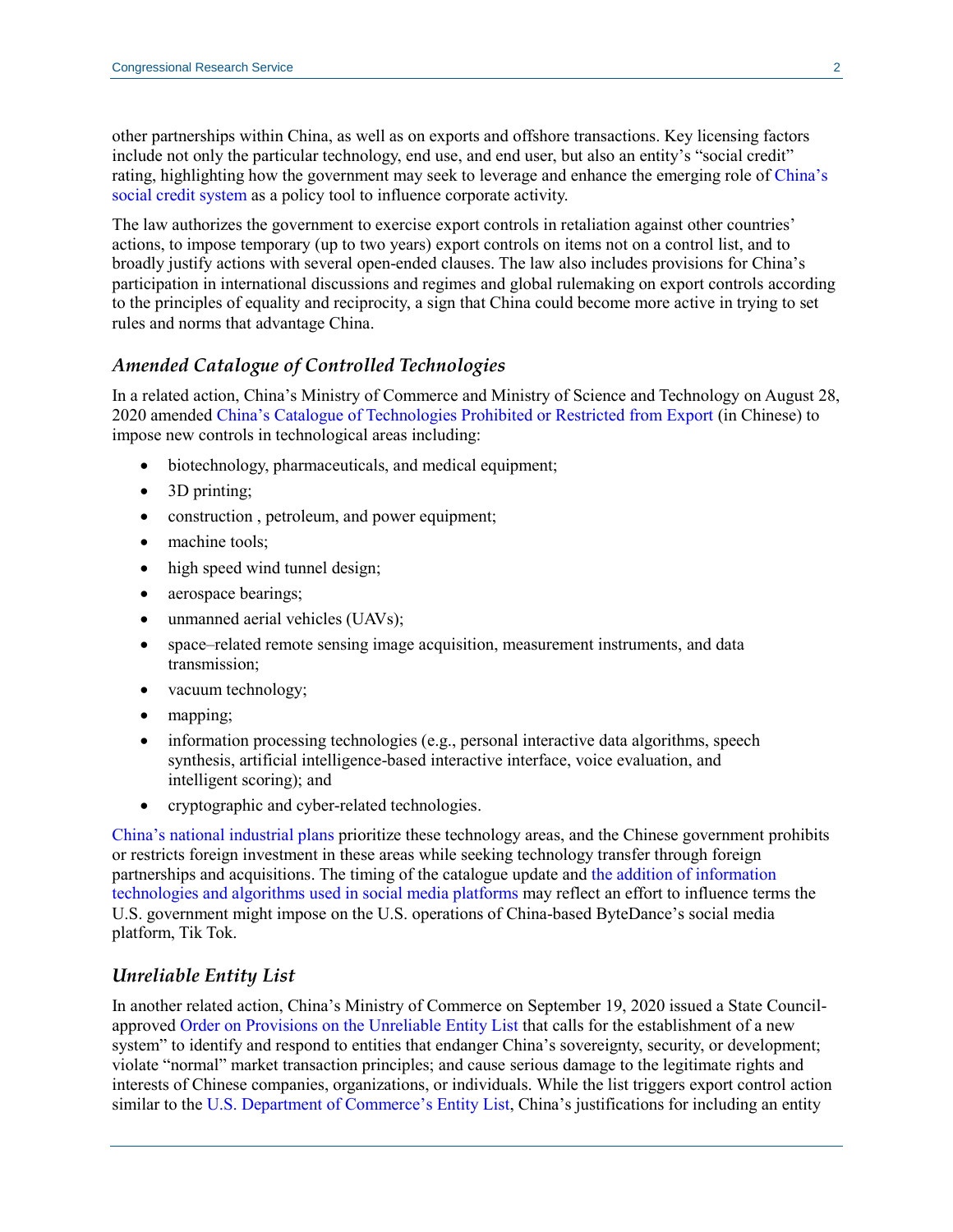on the list appear to be much broader. In addition to fines, other punitive actions include restrictions or prohibitions on participation in China-related trade and investment and foreign personnel entry, work, stay, and residence in China.

#### *Issues to Watch*

The Chinese government is expected to issue implementing regulations and is updating its control lists, offering a window into its views of China's relative technological strengths and gaps. The Chinese government may impose or threaten to impose controls against particular companies or technologies in which the U.S. and other governments have imposed export controls that affect Chinese entities. Beijing also may seek to impose controls where it has niche advantages or control over certain elements of global technology supply chains. Such actions could backfire, however, by magnifying the technology risks of doing business in China—particularly in advanced technology and research and development—and potentially accelerating technology decoupling. China's potential retaliatory use of export controls challenges global rules and norms and could drive the United States and like-minded countries to strengthen collaboration in licensing practices and multilateral export control arrangements, such as the [Wassenaar Arrangement,](https://crsreports.congress.gov/product/pdf/R/R41916) to address growing China concerns.

| <b>ARTICLE 2</b>      | Defines controlled items to include dual-use items, military items, nuclear items and other goods,<br>technologies, services and items relating to the maintenance of national security and national<br>interests, and performance of nonproliferation and other international obligations                                                                                |
|-----------------------|---------------------------------------------------------------------------------------------------------------------------------------------------------------------------------------------------------------------------------------------------------------------------------------------------------------------------------------------------------------------------|
| <b>ARTICLE 3</b>      | Defines transfer to include any transaction outside the PRC and involving foreign organizations or<br>individuals (implying it includes transactions in China that involve foreign entities)                                                                                                                                                                              |
| <b>ARTICLE 4</b>      | Defines control list to include lists, catalogues, and directories                                                                                                                                                                                                                                                                                                        |
| <b>ARTICLE 5</b>      | Defines export control authorities to include a consultative mechanism of State Council and<br>Central Military Commission units that perform export control functions                                                                                                                                                                                                    |
| ARTICLES 6 & 32       | Call for strengthening international cooperation and participating in global rules related to<br>export controls; cooperating and communicating with other countries and international organizations<br>in accordance with international treaties concluded or ratified by China or on the basis of<br>principles of equality and reciprocity                             |
| <b>ARTICLE 7</b>      | Encourages companies to work through industry groups and chambers of commerce to<br>perform export control duties                                                                                                                                                                                                                                                         |
| ARTICLES 8 & 9        | Mention both country and product list and determinations                                                                                                                                                                                                                                                                                                                  |
| <b>ARTICLE 9</b>      | Allows for temporary controls (up to 2 years in duration) for products not on a control list                                                                                                                                                                                                                                                                              |
| ARTICLES 12 & 13      | State that license decisions will consider national security and the national interest. Other<br>factors include: international commitments; type of export; sensitivity of the items; destination<br>country or region of the export; end users and end use; credit record of the entities; and other<br>factors provided in China's laws and administrative regulations |
| <b>ARTICLE 14</b>     | Includes provisions for internal compliance systems and general licenses                                                                                                                                                                                                                                                                                                  |
| <b>ARTICLE 16</b>     | Includes provisions for end-users and end-user; includes restrictions on altering end-use                                                                                                                                                                                                                                                                                 |
| <b>ARTICLES 34-40</b> | Outline fines and actions in response to various types of violations                                                                                                                                                                                                                                                                                                      |
| <b>ARTICLE 44</b>     | Scopes jurisdiction to include transfers that occur outside of China                                                                                                                                                                                                                                                                                                      |
| <b>ARTICLE 45</b>     | Addresses trade and transfer via China's bonded zones                                                                                                                                                                                                                                                                                                                     |

**Export Control Law of the People's Republic of China**

Effective December 1, 2020